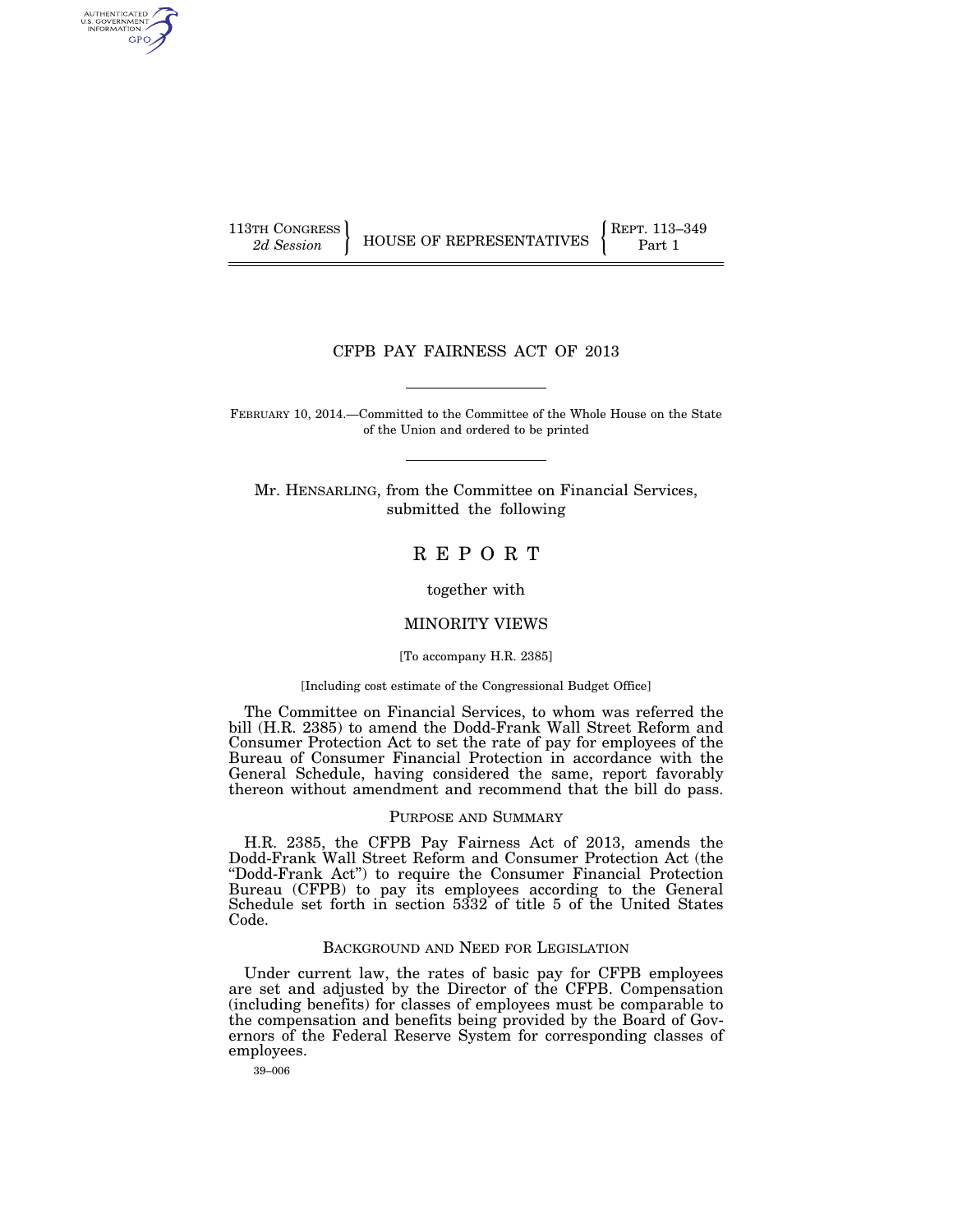As of September 30, 2013, the CFPB had 1,335 employees and spent \$190.2 million on employee salaries and benefits, according to the Fiscal Year 2013 Financial Report of the Consumer Financial Protection Bureau.1

Based on the foregoing numbers and report, the CFPB pays its employees an average of \$142,000 per employee, or 3.3 times the mean per capita personal income in the United States (\$43,000). According to a July 2013 article in the Washington Examiner:

''Six-figure salaries go to 741 employees . . .

Fifty-six CFPB officers earn more than all presidential cabinet secretaries who earn \$199,500.

There are 173 agency staff who earn more than all elected Members of Congress and 209 employees who earn more than all 50 U.S. governors. . . .

Fourteen agency staffers are paid more than Vice President Biden who earns \$227,000.

Nineteen CPFB staffers earn more than Speaker of the House John Boehner, who is third in line for succession to the presidency and is paid \$223,500.

Thirty-seven CFPB employees get more than eight Supreme Court justices, who are paid \$213,500. Nineteen CFPB staffers make more than Chief Justice John Roberts who gets \$223,500.

Top White House salaries are capped at \$172,200, but 181 employees are paid more than the president's chief of staff, senior counsel and press secretary."<sup>2</sup>

H.R. 2385 curbs these excessive salaries by requiring CFPB to follow the salary schedule used by most agencies in the Federal government.

#### **HEARINGS**

The Committee on Financial Services' Subcommittee on Financial Institutions and Consumer Credit held a hearing on H.R. 2385 on October 29, 2013. The Subcommittee on Oversight and Investigations held a hearing on the CFPB's budget generally on June 18, 2013.

#### COMMITTEE CONSIDERATION

The Committee on Financial Services met in open session on November 20, 2013, and ordered H.R. 2385 to be reported favorably to the House without amendment by a recorded vote of 31 yeas to 23 nays (recorded vote no. FC–41), a quorum being present.

#### COMMITTEE VOTES

Clause 3(b) of rule XIII of the Rules of the House of Representatives requires the Committee to list the record votes on the motion to report legislation and amendments thereto.

1. A motion by Chairman Hensarling to report the bill (H.R. 2385) without amendment to the House with a favorable rec-

<sup>&</sup>lt;sup>1</sup> Fiscal Year 2013 Financial Report of the Consumer Financial Protection Bureau (Dec. 11, 2013) http://files.consumerfinance.gov/f/201312 cfpb report\_financial-report.pdf. <br><sup>2</sup> Richard Pollock, "Fat paychecks for CFPB o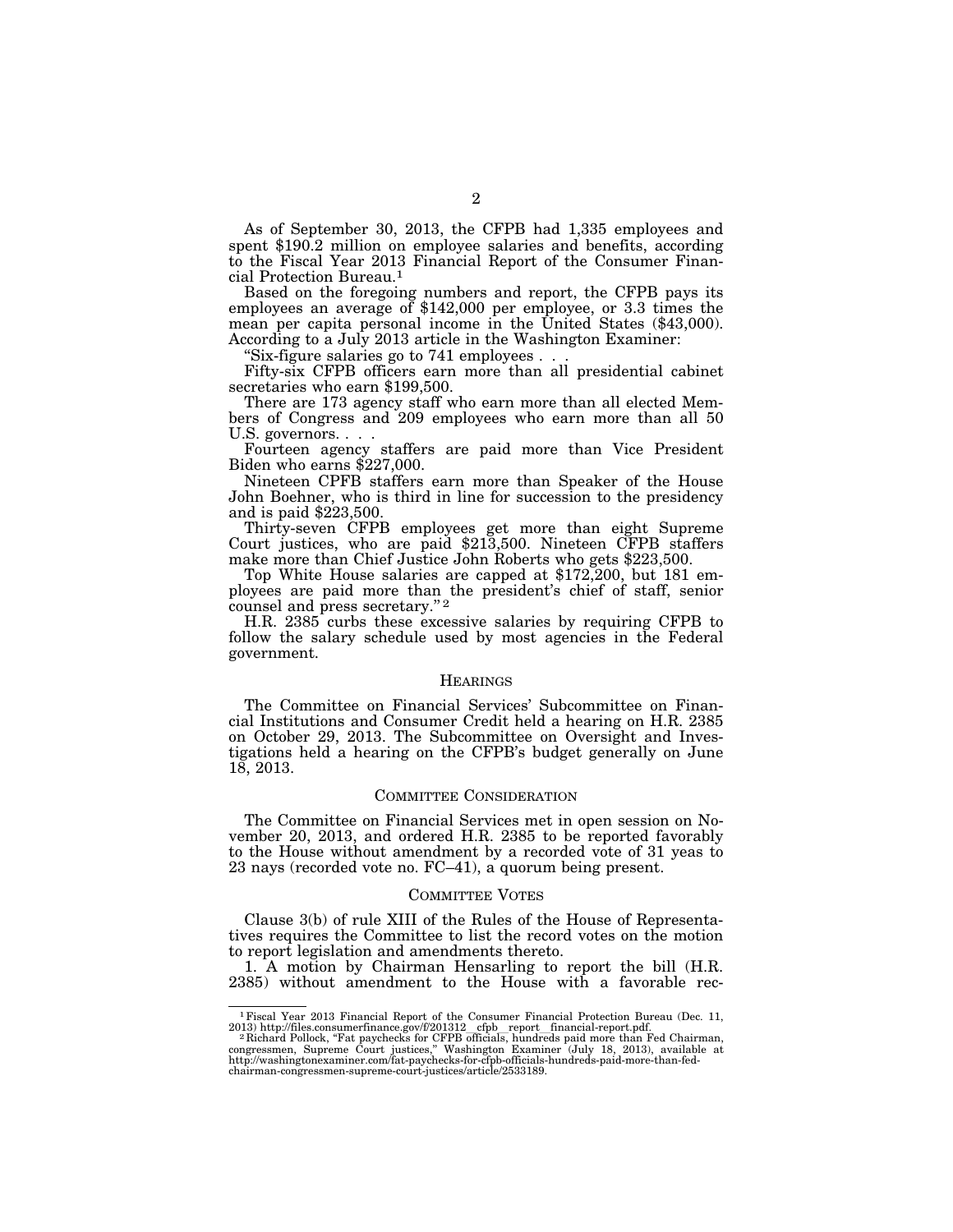ommendation was agreed to by a record vote of 31 yeas to 23 nays  $(recorded vote no. FC-41).$ 

RECORD VOTE NO. FC–41

| Representative          | Yea | Nay | Present | Representative       | Yea | Nay | Present |
|-------------------------|-----|-----|---------|----------------------|-----|-----|---------|
| Mr. Hensarling          | χ   | .   | .       | Ms. Waters           | .   | χ   | .       |
| Mr. Bachus              | χ   | .   | .       | Mrs. Maloney (NY)    |     | χ   |         |
| Mr. King (NY)           | χ   | .   | .       | Ms. Velázquez        |     | χ   | .       |
| Mr. Royce               | χ   | .   | .       | Mr. Watt             |     | χ   | .       |
| Mr. Lucas               | χ   | .   | .       | Mr. Sherman          |     | χ   | .       |
| Mr. Gary G. Miller (CA) | χ   | .   | .       | Mr. Meeks            | .   | χ   | .       |
| Mrs. Capito             | X   | .   | .       | Mr. Capuano          | .   | χ   | .       |
| Mr. Garrett             | χ   | .   | .       | Mr. Hinojosa         | .   | χ   | .       |
| Mr. Neugebauer          | χ   | .   | .       | Mr. Clay             | .   |     | .       |
| Mr. McHenry             | χ   | .   | .       | Mrs. McCarthy (NY)   | .   |     | .       |
| Mr. Campbell            | .   |     | .       | Mr. Lynch            | .   | χ   |         |
| Mrs. Bachmann           | χ   | .   | .       | Mr. David Scott (GA) | .   | χ   | .       |
| Mr. McCarthy (CA)       | X   | .   | .       | Mr. Al Green (TX)    |     | χ   | .       |
| Mr. Pearce              | X   | .   | .       | Mr. Cleaver          |     | χ   | .       |
| Mr. Posey               | .   | .   | .       | Ms. Moore            | .   | χ   | .       |
| Mr. Fitzpatrick         | χ   | .   | .       | Mr. Ellison          |     | χ   | .       |
| Mr. Westmoreland        | χ   | .   | .       | Mr. Perlmutter       |     |     | .       |
| Mr. Luetkemeyer         | χ   | .   | .       | Mr. Himes            |     | χ   | .       |
| Mr. Huizenga (MI)       | χ   |     | .       | Mr. Peters (MI)      |     | χ   | .       |
| Mr. Duffy               | χ   |     | .       | Mr. Carney           |     | χ   | .       |
| Mr. Hurt                | χ   | .   | .       | Ms. Sewell (AL)      |     | χ   | .       |
| Mr. Grimm               | χ   |     | .       | Mr. Foster           |     | χ   |         |
| Mr. Stivers             | χ   |     |         | Mr. Kildee           |     |     | .       |
| Mr. Fincher             | χ   |     | .       | Mr. Murphy (FL)      |     | χ   | .       |
| Mr. Stutzman            | χ   |     | .       | Mr. Delaney          |     | χ   | .       |
| Mr. Mulvaney            | χ   | .   | .       | Ms. Sinema           |     | χ   | .       |
| Mr. Hultgren            | χ   | .   | .       | Mrs. Beatty          | .   | χ   | .       |
| Mr. Ross                | X   | .   | .       | Mr. Heck (WA)        | .   | χ   | .       |
| Mr. Pittenger           | X   | .   | .       |                      |     |     |         |
|                         | χ   | .   |         |                      |     |     |         |
|                         | χ   | .   | .       |                      |     |     |         |
| Mr. Cotton              | χ   | .   | .       |                      |     |     |         |
| Mr. Rothfus             | χ   | .   | .       |                      |     |     |         |

## COMMITTEE OVERSIGHT FINDINGS

Pursuant to clause 3(c)(1) of rule XIII of the Rules of the House of Representatives, the Committee has held hearings and made findings that are reflected in this report.

#### PERFORMANCE GOALS AND OBJECTIVES

Pursuant to clause 3(c)(4) of rule XIII of the Rules of the House of Representatives, the Committee states that H.R. 2385 requires the CFPB to pay its employees according to the General Schedule.

## NEW BUDGET AUTHORITY, ENTITLEMENT AUTHORITY, AND TAX **EXPENDITURES**

In compliance with clause 3(c)(2) of rule XIII of the Rules of the House of Representatives, the Committee adopts as its own the estimate of new budget authority, entitlement authority, or tax expenditures or revenues contained in the cost estimate prepared by the Director of the Congressional Budget Office pursuant to section 402 of the Congressional Budget Act of 1974.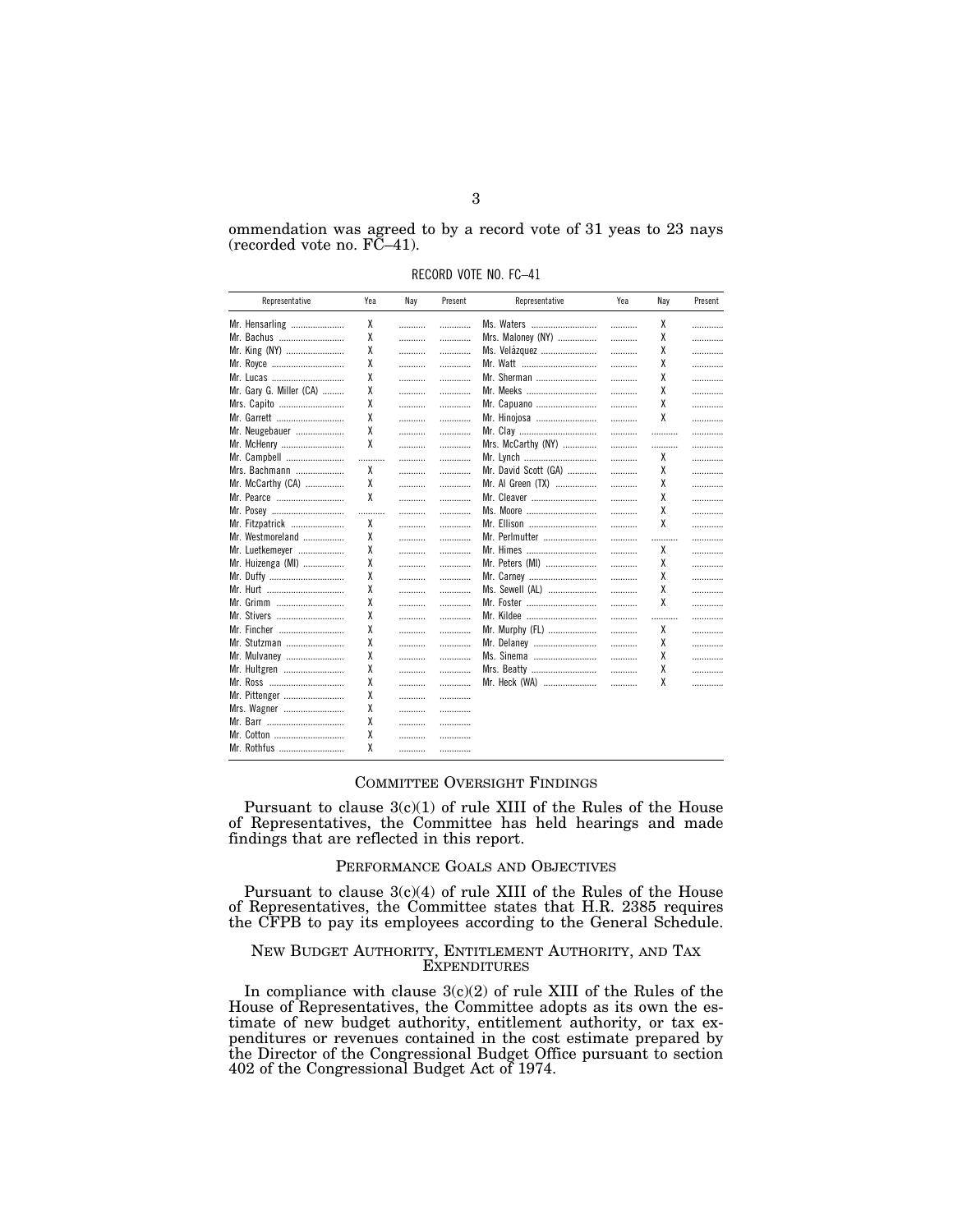#### COMMITTEE COST ESTIMATE

The Committee adopts as its own the cost estimate prepared by the Director of the Congressional Budget Office pursuant to section 402 of the Congressional Budget Act of 1974.

### CONGRESSIONAL BUDGET OFFICE ESTIMATES

Pursuant to clause 3(c)(3) of rule XIII of the Rules of the House of Representatives, the following is the cost estimate provided by the Congressional Budget Office pursuant to section 402 of the Congressional Budget Act of 1974:

#### U.S. CONGRESS, CONGRESSIONAL BUDGET OFFICE, *Washington, DC, February 7, 2014.*

Hon. JEB HENSARLING,

*Chairman, Committee on Financial Services, House of Representatives, Washington, DC.* 

DEAR MR. CHAIRMAN: The Congressional Budget Office has prepared the enclosed cost estimate for H.R. 2385, the CFPB Pay Fairness Act of 2013.

If you wish further details on this estimate, we will be pleased to provide them. The CBO staff contact is Susan Willie.

Sincerely,

DOUGLAS W. ELMENDORF.

Enclosure.

#### *H.R. 2385—CFPB Pay Fairness Act of 2013*

Summary: H.R. 2385 would set basic compensation rates for employees of the Bureau of Consumer Financial Protection (CFPB) according to the General Schedule (GS) for federal employees. Under current law, pay rates at the CFPB are comparable to rates paid to employees of the Federal Reserve System in corresponding job classes.

CBO estimates that enacting H.R. 2385 would reduce direct spending by \$280 million over the 2014–2024 period; therefore, pay-as-you-go procedures apply. CBO estimates that enacting H.R. 2385 would not affect revenues, and implementing the bill would not affect spending subject to appropriation.

H.R. 2385 contains no intergovernmental or private-sector mandates as defined in the Unfunded Mandates Reform Act (UMRA).

Estimated cost to the Federal Government: The estimated budgetary impact of H.R. 2385 is shown in the following table. The costs of this legislation fall within budget function 370 (commerce and housing credit).

|                                                                  | By fiscal year, in millions of dollars- |      |      |      |      |                            |      |      |      |      |      |                                                                                                                                                                |                 |
|------------------------------------------------------------------|-----------------------------------------|------|------|------|------|----------------------------|------|------|------|------|------|----------------------------------------------------------------------------------------------------------------------------------------------------------------|-----------------|
|                                                                  | 2014                                    | 2015 | 2016 | 2017 | 2018 | 2019                       | 2020 | 2021 | 2022 | 2023 | 2024 | $2014-$<br>2019                                                                                                                                                | $2014-$<br>2024 |
|                                                                  |                                         |      |      |      |      | CHANGES IN DIRECT SPENDING |      |      |      |      |      |                                                                                                                                                                |                 |
| <b>Estimated Budget</b><br>Authority<br><b>Estimated Outlavs</b> |                                         |      |      |      |      |                            |      |      |      |      |      | $0$ $-25$ $-26$ $-27$ $-27$ $-28$ $-29$ $-30$ $-30$ $-31$ $-32$ $-133$ $-285$<br>$0$ $-21$ $-26$ $-27$ $-27$ $-28$ $-29$ $-30$ $-30$ $-31$ $-32$ $-130$ $-280$ |                 |

Note: Components may not sum to totals because of rounding.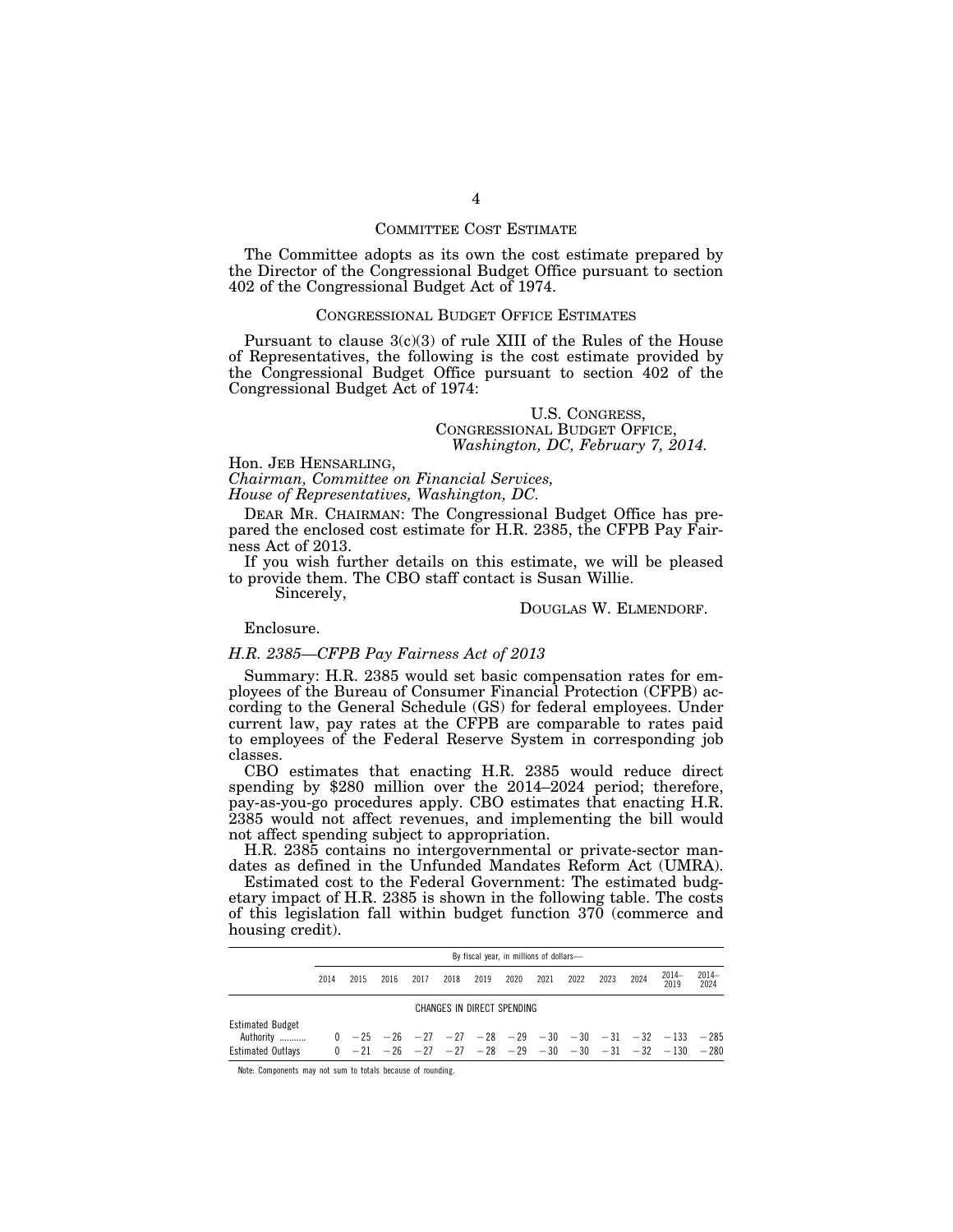Basis of estimate: For this estimate, CBO assumes that the bill will be enacted near the middle of fiscal year 2014, that its provisions will become effective at the start of fiscal year 2015, and that spending will follow historical patterns for the CFPB. The CFPB is permanently authorized to spend amounts transferred from the Federal Reserve; because that activity is not subject to appropriation, CFPB expenditures are recorded in the budget as direct spending. CBO estimates that enacting the provisions of H.R. 2385 would reduce direct spending by installing a new salary schedule at the CFPB with lower rates at every pay grade.

When the CFPB was established in 2010, employee compensation rates were set based on the salary structure then in place at the Federal Reserve System for corresponding classes of employees. The CFPB compensation system is made up of 17 pay bands that can be compared with the General Schedule. At the start of fiscal year 2014, the bureau employed about 1,375 individuals at salaries ranging from an average of about \$31,000 in the lowest pay band to an average of almost \$250,000 in the highest pay band; the average annual salary for all bureau employees was approximately \$116,000. For 2014, average GS salaries range from about \$25,000 in the lowest pay band to about \$143,000 per year in the highest pay band.

For this estimate, CBO assumes that the bureau would make the necessary changes in the pay structure to ensure that each employee is paid at the appropriate GS rate for the work that employee performs. Without detailed information about the distribution of salaries within each pay band, we compared the average salary in each pay band of the bureau with the average salary for the comparable GS pay band to determine the average difference in annual salary at each level. That calculation shows that there is about a 13 percent difference between the salaries under the two compensation systems.

Based on information provided in annual budget reports of the CFPB, CBO estimates that about 33 percent of the bureau's total obligations represent employee compensation, or almost \$200 million per year, on average, over the 2014–2024 period.

CBO estimates that enacting H.R. 2385 would reduce direct spending by about \$30 million per year, or \$280 million over the 2014–2024 period, reflecting lower salary rates under the General Schedule as well as lower costs for employee retirement benefits that are based on salary levels. Savings in future years would increase as total employee compensation costs for the bureau are expected to grow.

Those savings could be lower depending on, for example, how employees respond to the pay rate differences, whether the agency changes the amount of work performed by employees and private contractors, or whether the agency increases other sources of compensation such as bonuses. CBO has no information indicating whether those or similar actions would be taken by the bureau, and therefore has no basis for determining the magnitude of such effects. We expect that implementing the new pay structure would take several months; therefore, savings would not start until 2015.

Pay-As-You-Go Considerations: The Statutory Pay-As-You-Go Act of 2010 establishes budget-reporting and enforcement procedures for legislation affecting direct spending or revenues. The net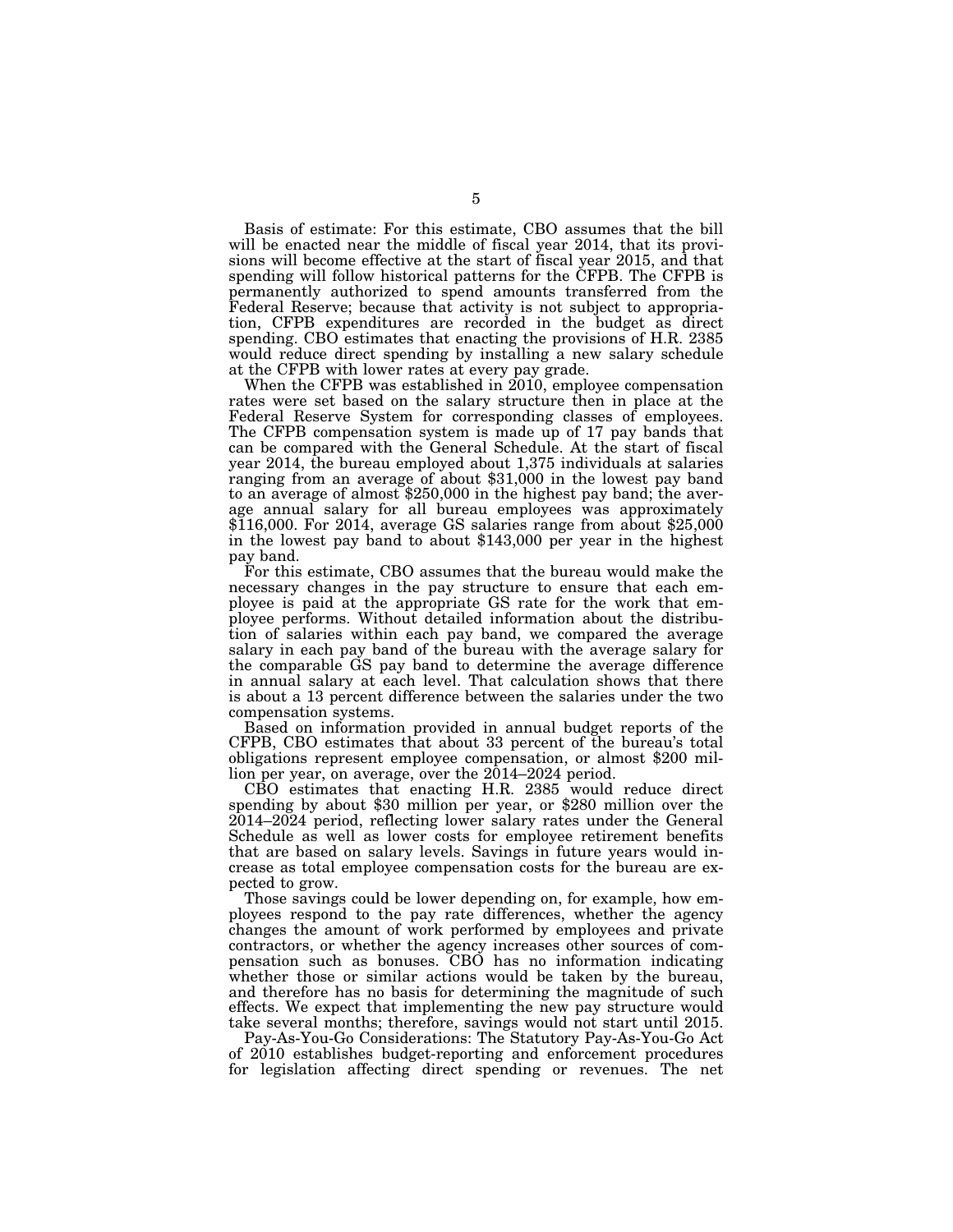changes in outlays that are subject to those pay-as-you-go procedures are shown in the following table.

CBO ESTIMATE OF PAY-AS-YOU-GO EFFECTS FOR H.R. 2385, AS ORDERED REPORTED BY THE HOUSE COMMITTEE ON FINANCIAL SERVICES ON NOVEMBER 21, 2013

|                                    |      | By fiscal year, in millions of dollars- |      |      |                             |      |      |      |      |      |      |                                                                               |                 |
|------------------------------------|------|-----------------------------------------|------|------|-----------------------------|------|------|------|------|------|------|-------------------------------------------------------------------------------|-----------------|
|                                    | 2014 | 2015                                    | 2016 | 2017 | 2018                        | 2019 | 2020 | 2021 | 2022 | 2023 | 2024 | $2014-$<br>2019                                                               | $2014-$<br>2024 |
|                                    |      |                                         |      |      | NET DECREASE IN THE DEFICIT |      |      |      |      |      |      |                                                                               |                 |
| Statutory Pay-As-<br>You-Go Impact |      |                                         |      |      |                             |      |      |      |      |      |      | $0$ $-21$ $-26$ $-27$ $-27$ $-28$ $-29$ $-30$ $-30$ $-31$ $-32$ $-130$ $-280$ |                 |

Intergovernmental and private-sector impact: H.R. 2385 contains no intergovernmental or private-sector mandates as defined UMRA.

Estimate prepared by: Federal costs: Susan Willie; Impact on state, local, and tribal governments: Melissa Merrell; Impact on the private sector: Paige Piper/Bach.

Estimate approved by: Theresa Gullo, Deputy Assistant Director for Budget Analysis.

## FEDERAL MANDATES STATEMENT

The Committee adopts as its own the estimate of Federal mandates prepared by the Director of the Congressional Budget Office pursuant to section 423 of the Unfunded Mandates reform Act.

## ADVISORY COMMITTEE STATEMENT

No advisory committees within the meaning of section 5(b) of the Federal Advisory Committee Act were created by this legislation.

#### APPLICABILITY TO LEGISLATIVE BRANCH

The Committee finds that the legislation does not relate to the terms and conditions of employment or access to public services or accommodations within the meaning of the section 102(b)(3) of the Congressional Accountability Act.

#### EARMARK IDENTIFICATION

H.R. 2385 does not contain any congressional earmarks, limited tax benefits, or limited tariff benefits as defined in clause 9 of rule XXI.

#### DUPLICATION OF FEDERAL PROGRAMS

Pursuant to section 3(j) of H. Res. 5, 113th Cong. (2013), the Committee states that no provision of H.R. 2385 establishes or reauthorizes a program of the Federal Government known to be duplicative of another Federal program, a program that was included in any report from the Government Accountability Office to Congress pursuant to section 21 of Public Law 111–139, or a program related to a program identified in the most recent Catalog of Federal Domestic Assistance.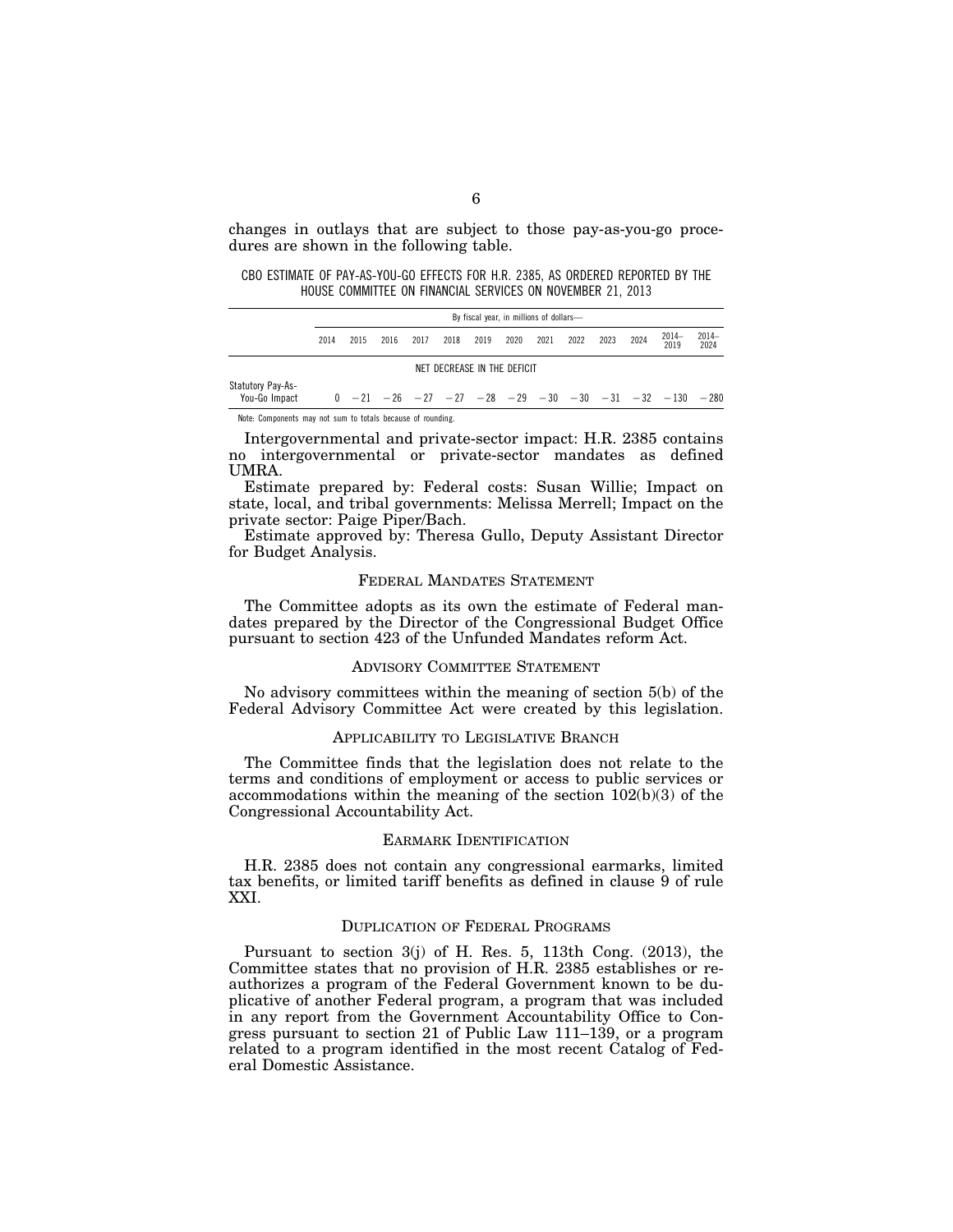#### DISCLOSURE OF DIRECTED RULEMAKING

Pursuant to section 3(k) of H. Res. 5, 113th Cong. (2013), the Committee states that H.R. 2385 does not direct any rulemaking.

#### SECTION-BY-SECTION ANALYSIS OF THE LEGISLATION

#### *Section 1. Short title*

This section cites H.R. 2385 as the "CFPB Pay Fairness Act of 2013.''

#### *Section 2. Rate of pay for employees of the Bureau of Consumer Financial Protection*

This section requires the CFPB to pay its employees according to the General Schedule set forth in section 5332 of title 5, United States Code. The section states that the pay rate change shall apply to service by an employee of the CFPB following the 90-day period after enactment.

### CHANGES IN EXISTING LAW MADE BY THE BILL, AS REPORTED

In compliance with clause 3(e) of rule XIII of the Rules of the House of Representatives, changes in existing law made by the bill, as reported, are shown as follows (existing law proposed to be omitted is enclosed in black brackets, new matter is printed in italic, existing law in which no change is proposed is shown in roman):

## **DODD-FRANK WALL STREET REFORM AND CONSUMER PROTECTION ACT**

\* \* \* \* \* \* \*

# **TITLE X—BUREAU OF CONSUMER FINANCIAL PROTECTION**

# **Subtitle A—Bureau of Consumer Financial Protection**

\* \* \* \* \* \* \*

\* \* \* \* \* \* \*

#### **SEC. 1013. ADMINISTRATION.**

(a) PERSONNEL.—

 $(1) * * *$ 

 $(2)$  COMPENSATION.—Notwithstanding any otherwise applicable provision of title 5, United States Code, concerning compensation, including the provisions of chapter 51 and chapter 53, the following provisions shall apply with respect to employees of the Bureau:

 $[(A)$  The rates of basic pay for all employees of the Bureau may be set and adjusted by the Director.

 $($ B) The Director shall at all times provide compensation (including benefits) to each class of employees that, at a minimum, are comparable to the compensation and ben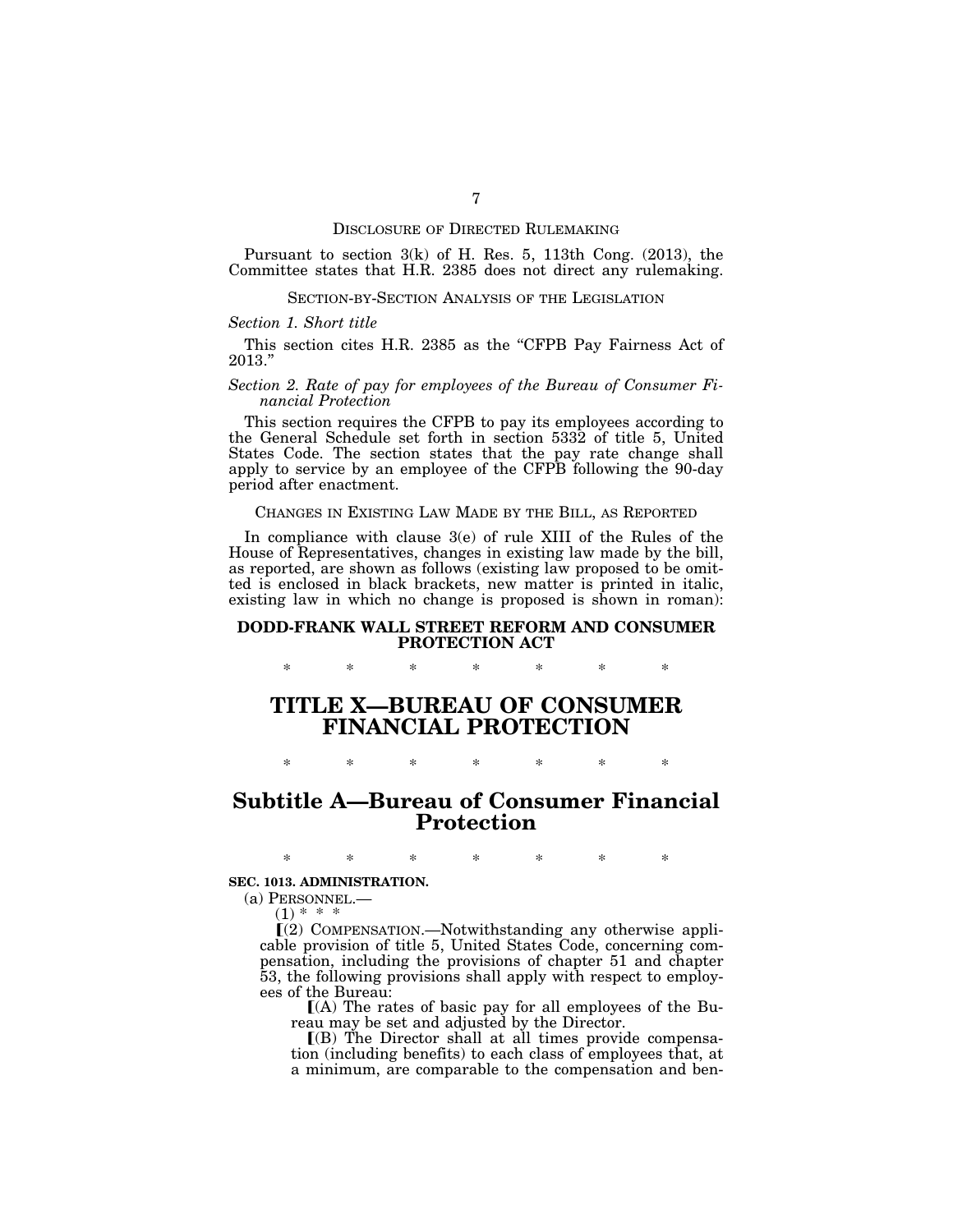efits then being provided by the Board of Governors for the corresponding class of employees.

 $(C)$  All such employees shall be compensated (including benefits) on terms and conditions that are consistent with the terms and conditions set forth in section 11(l) of the Federal Reserve Act (12 U.S.C. 248(l)).]

*(2) COMPENSATION.—The rates of basic pay for all employees of the Bureau shall be set and adjusted by the Director in accordance with the General Schedule set forth in section 5332 of title 5, United States Code.* 

\* \* \* \* \* \* \*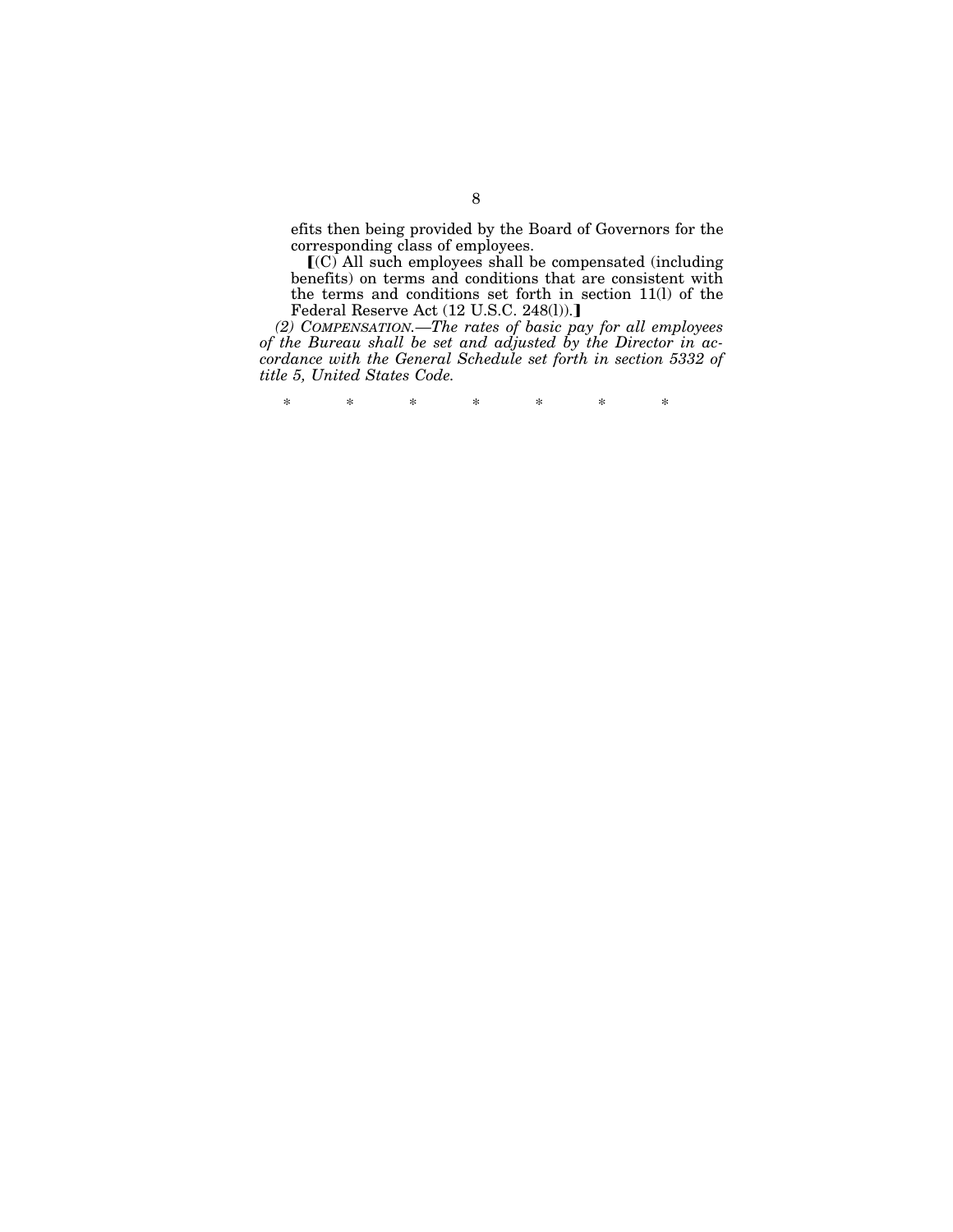## WAIVER OF CONSIDERATION BY THE COMMITTEE ON OVERSIGHT AND **GOVERNMENT REFORM**

DARRELL E. ISSA, CALIFORNIA **CHADRINAN<br>LEMICA, FLORIDA<br>SE R. T. TRIMER, ORIO<br>J. DUNCAN, GR. TENNESSEE<br>CK T. McHENRY, NORTH CARC<br>CK T. McHENRY, NORTH CARC<br>ALGOSAR, ARIZONA<br>A. GOSAR, ARIZONA<br>A. GOSAR, ARIZONA** 

LAWRENCE J. BRADY<br>STAFF DIRECTOR

ONE HUNDRED THIRTEENTH CONGRESS

ELLAN E. CUMMINGS, MARYLAND<br>RANKING MINORITY MEMBER

" ARNEWS MINORITY MEMBER<br>CAROLYM B, MALONEY, NEW YORK<br>JUSTING THE COLUMBIA<br>JONN F THERMY, MASSACHUSETTS<br>JONN F THERMY, MASSACHUSETTS<br>WEDPERT CANNING MORE TRANSPORT<br>GRALD E CONNOLLY, VRGUNA<br>GEOPER TENNISSEE<br>CAROLY STREET, C

**EDENTIFY, AND SERVE AND PERFECT CONFORMATION**<br>FERE CARIFORMS PERFECT PERFECT AND NEVER CAN INSCONSIN<br>CAN INSCONSIN<br>NEUR AND NEVER FILINGS<br>IN THE VERMONT<br>THE VERMONT THE VERMONT

' K. Davis, Klinois<br>Welch, Vermon?<br>Jardenas, California<br>N.A. Horsford, Nevada<br>Lle Lujan Grisham, New Mexico

I<br>PENNSY:

## Congress of the Ginited States

#### House of Representatives

COMMITTEE ON OVERSIGHT AND GOVERNMENT REFORM 2157 RAYBURN HOUSE OFFICE BUILDING

WASHINGTON, DC 20515-6143

Maceum (202) 225-5074<br>Faccases (202) 225-3974<br>Millonny (202) 225-5051

February 4, 2014

The Honorable Jeb Hensarling Chairman Committee on Financial Services U.S. House of Representatives Washington, D.C. 20515

Dear Mr. Chairman:

I am writing concerning H.R. 2385, the "CFPB Pay Fairness Act of 2013," which your Committee ordered reported on November 21, 2013.

H.R. 2385 contains provisions within the Committee on Oversight and Government Reform's Rule X jurisdiction. As a result of your having consulted with the Committee and in order to expedite this bill for floor consideration, the Committee on Oversight and Government Reform will forego action on the bill. This is being done on the basis of our mutual understanding that doing so will in no way diminish or alter the jurisdiction of the Committee on Oversight and Government Reform with respect to the appointment of conferees, or to any future jurisdictional claim over the subject matters contained in the bill or similar legislation.

I would appreciate your response to this letter confirming this understanding, and would request that you include a copy of this letter and your response in the Committee Report and in the Congressional Record during the floor consideration of this bill. Thank you in advance for your cooperation.



The Honorable John Boehner, Speaker of the House cc:

The Honorable Elijah E. Cummings, Ranking Minority Member

The Honorable Maxine Waters, Ranking Minority Member Committee on Financial Services

Mr. Tom Wickham, Parliamentarian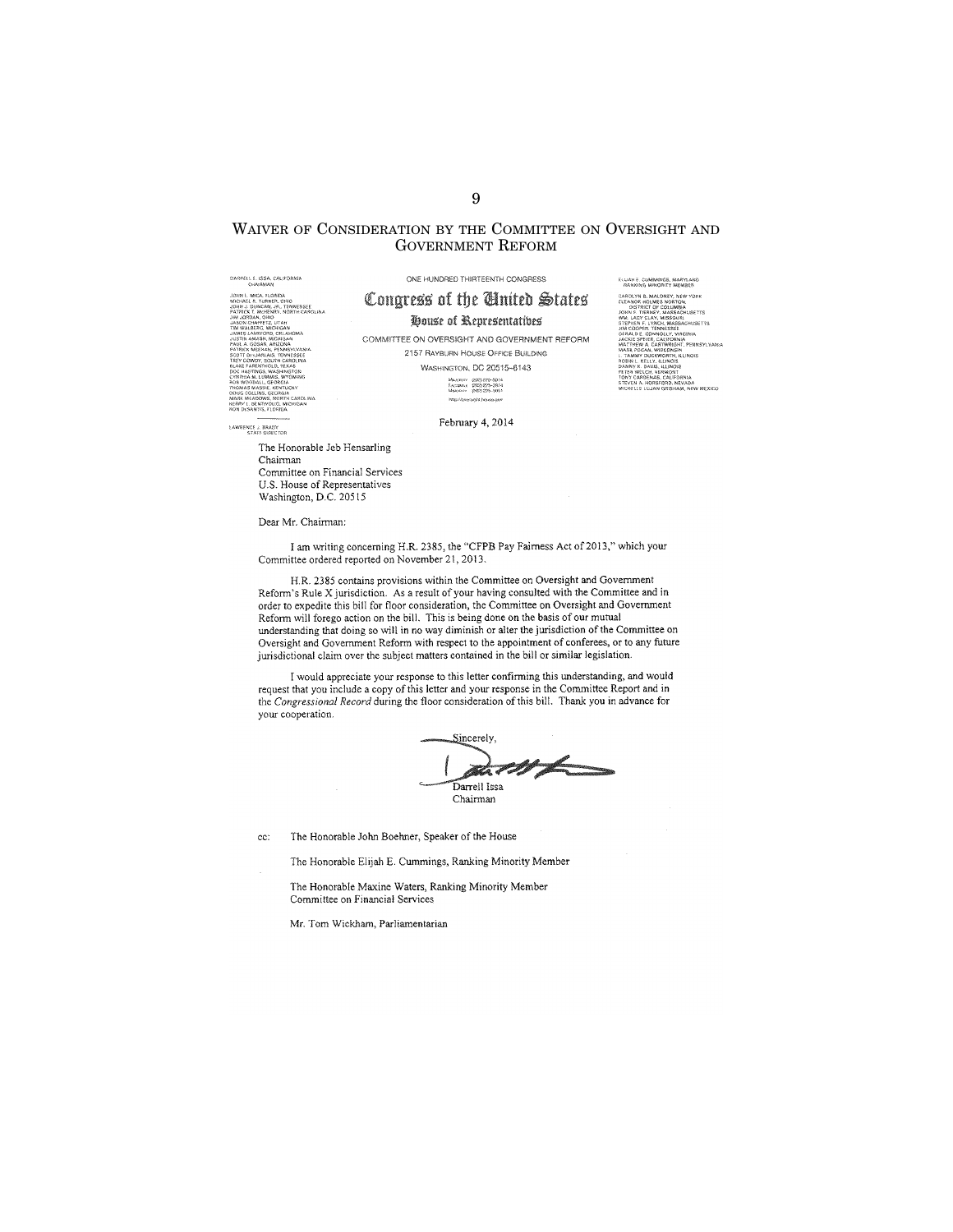JEB HENSARLING, TX, CHAIRMAN

# Hilled States House of Representatives MAXINE WATERS, CA, RANKING MEMBER Committee on financial Services 2129 Rayburn House Office Building<br>
Washington, D.C. 20315

February 6, 2014

### HAND-DELIVERED

The Honorable Darrell Issa Chairman, Committee on Oversight and Government Reform<br>2157 Rayburn House Office Building Washington, DC 20515

Dear Chairman Issa:

Thank you for your February 4 letter regarding H.R. 2385, the CFPB Pay Fairness Act.

I am most appreciative of your decision to forego consideration of H.R. 2385 so that it may move expeditiously to the House floor. I acknowledge that although you are waiving formal consideration of the bill, the Committee on Oversight and Government Reform is in no way waiving its jurisdiction over any subject matter contained in the bill that falls within its jurisdiction. In addition, if a conference is necessary on this legislation, I will support any request that your committee be represented therein.

Finally, I shall be pleased to include your letter and this letter in our committee's report on H.R. 2385 and in the Congressional Record during floor consideration of the same.

Sincerely,

cc: The Honorable John A. Boehner (via e-mail) The Honorable Maxine Waters (via e-mail) The Honorable Elijah E. Cummings (via e-mail) Mr. Thomas J. Wickham, Jr. (via e-mail)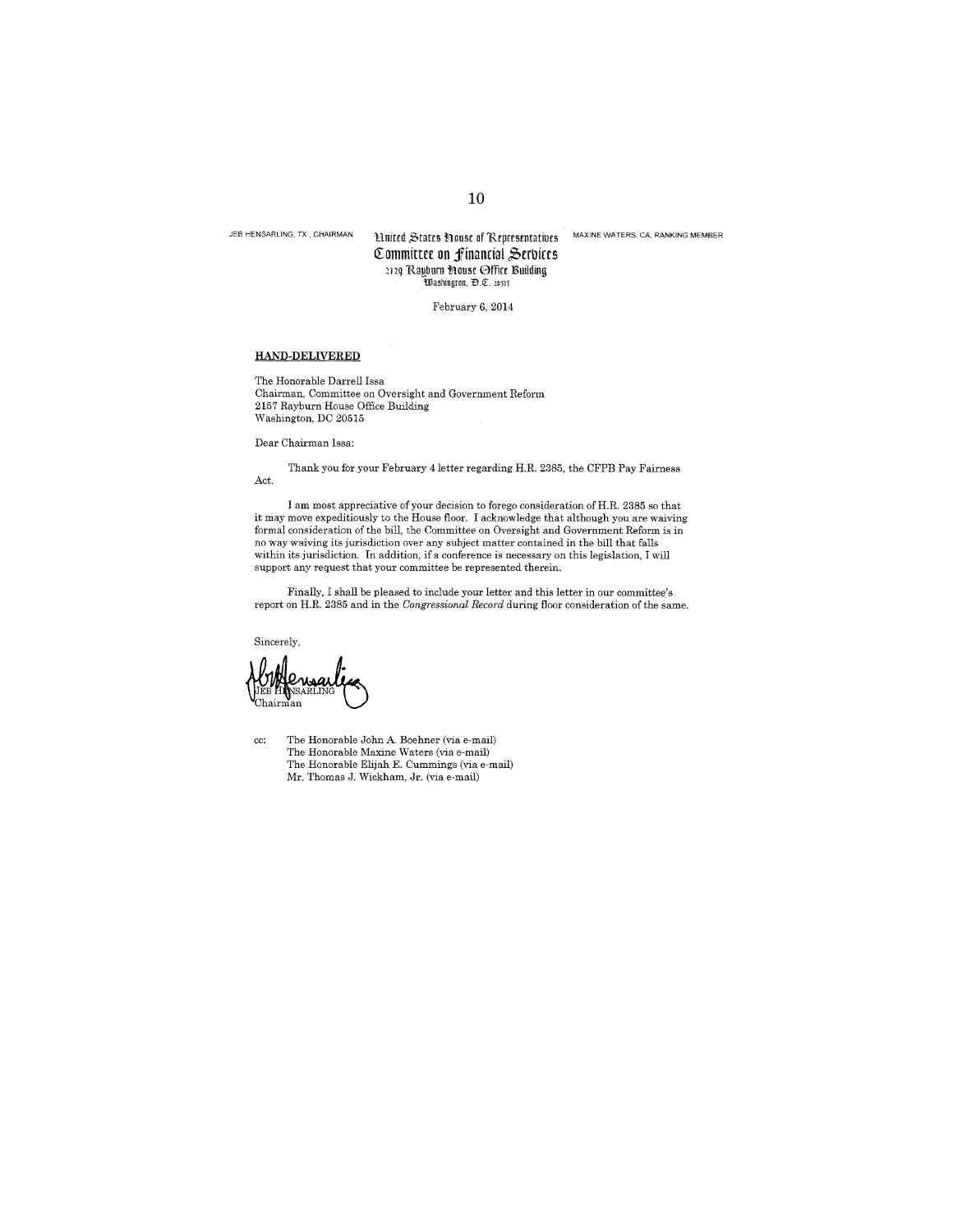## MINORITY VIEWS

By tying compensation for employees of the Consumer Financial Protection Bureau (CFPB or Bureau) to the General Schedule for federal employees and eliminating the requirement for the Bureau to provide employees with benefits and compensation that are comparable to the corresponding class of Federal Reserve employees, the bill undermines the Bureau's ability to hire and retain qualified staff who may otherwise seek employment at another financial regulator or within the private sector. We note that all other financial regulators, including the Farm Credit Administration (FCA), Federal Housing Finance Agency (FHFA), Federal Deposit Insurance Corporation (FDIC), Federal Reserve (FRB), Commodity Futures Trading Commission (CFTC), Securities and Exchange Commission (SEC), National Credit Union Administration (NCUA) and the Office of the Comptroller of the Currency (OCC), are all able to offer more competitive compensation packages than those provided under the General Schedule.

Consumer protection is a critical element of financial regulation, and we believe the CFPB should have the same flexibility to set employee compensation and benefits as other financial regulators. As a matter of fact, the CFPB is required under the Financial Institutions Reform, Recovery and Enforcement Act (FIRREA) to offer compensation that is comparable to and consistent with other financial regulators, which would be impossible under the General Schedule.

In addition to competing with other federal agencies, the Bureau must compete for staff with the financial services industry, which is willing to pay a premium for professionals with the expertise and skills necessary to perform complicated regulatory analysis. Reducing the Bureau's ability to compensate staff appropriately would make it harder for the CFPB to attract and retain the qualified, experienced staff that is needed to ensure the use of CFPB's supervisory, enforcement and rulemaking authority is balanced and appropriate.

> MAXINE WATERS.<br>KEITH ELLISON.<br>DAVID SCOTT.<br>STEPHEN F. LYNCH.<br>MICHAEL E. CAPUANO.<br>KYRSTEN SINEMA.<br>CAROLYN B. MALONEY.<br>BILL FOSTER.<br>JOYCE BEATTY.<br>AL GREEN. DANIEL KILDEE. DENNY HECK. JAMES A. HIMES.